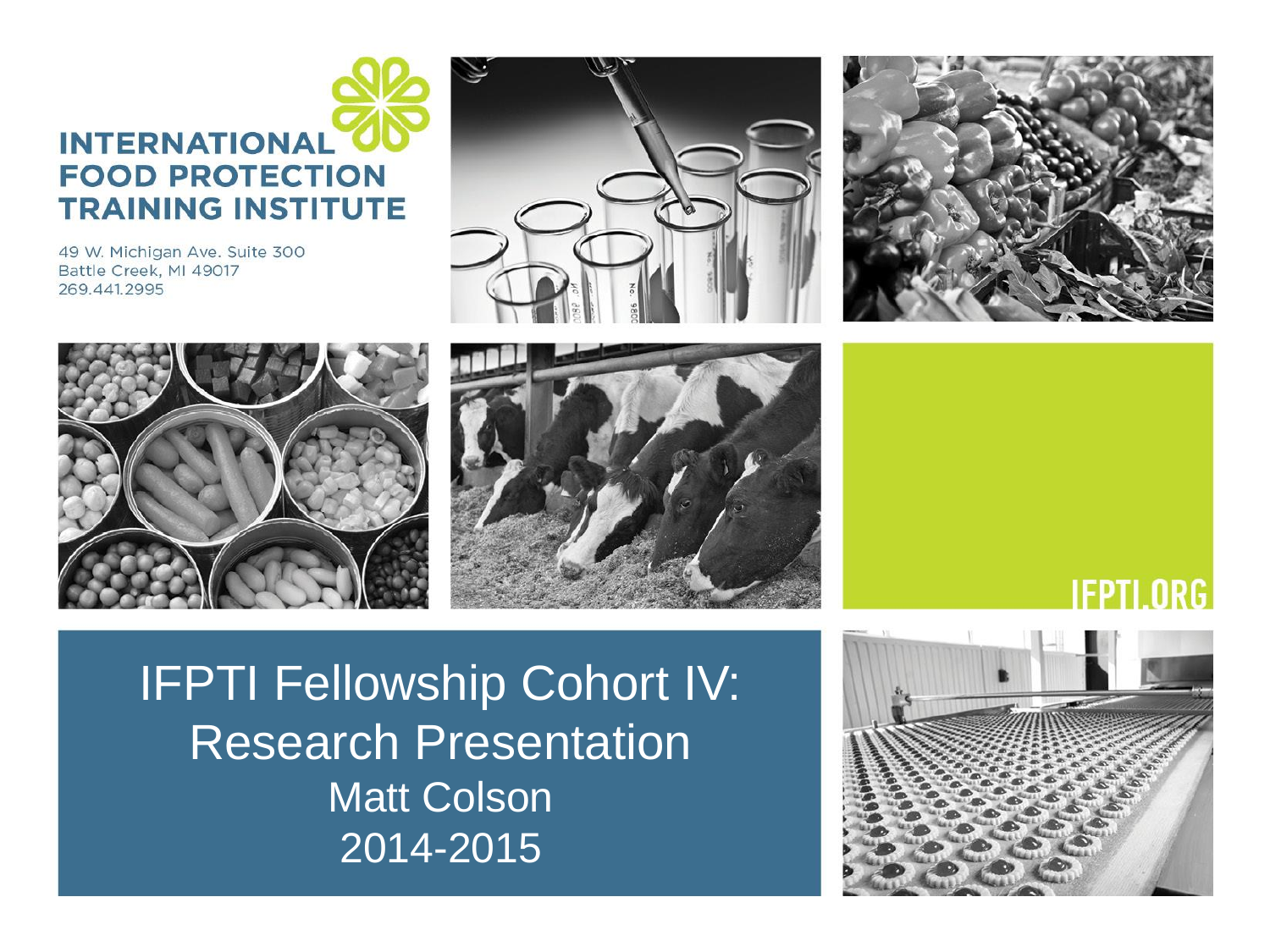

*Evaluating Manufactured Food Inspection Program New Hire Training Costs and Staff Turnover in Select Association of Food and Drug Officials of the Southern States (AFDOSS) States*

#### Matt Colson IFPTI 2014-2015 Fellow Florida Department of Agriculture and Consumer Services Division of Food Safety

\*Funding for this program was made possible, in part, by the Food and Drug Administration through grant 5U54FD004324-04; views expressed in written materials or publications and by speakers and moderators do not necessarily reflect the official policies of the Department of Health and Human Services; nor does any mention of trade names, commercial practices, or organization imply endorsement by the United States Government.\*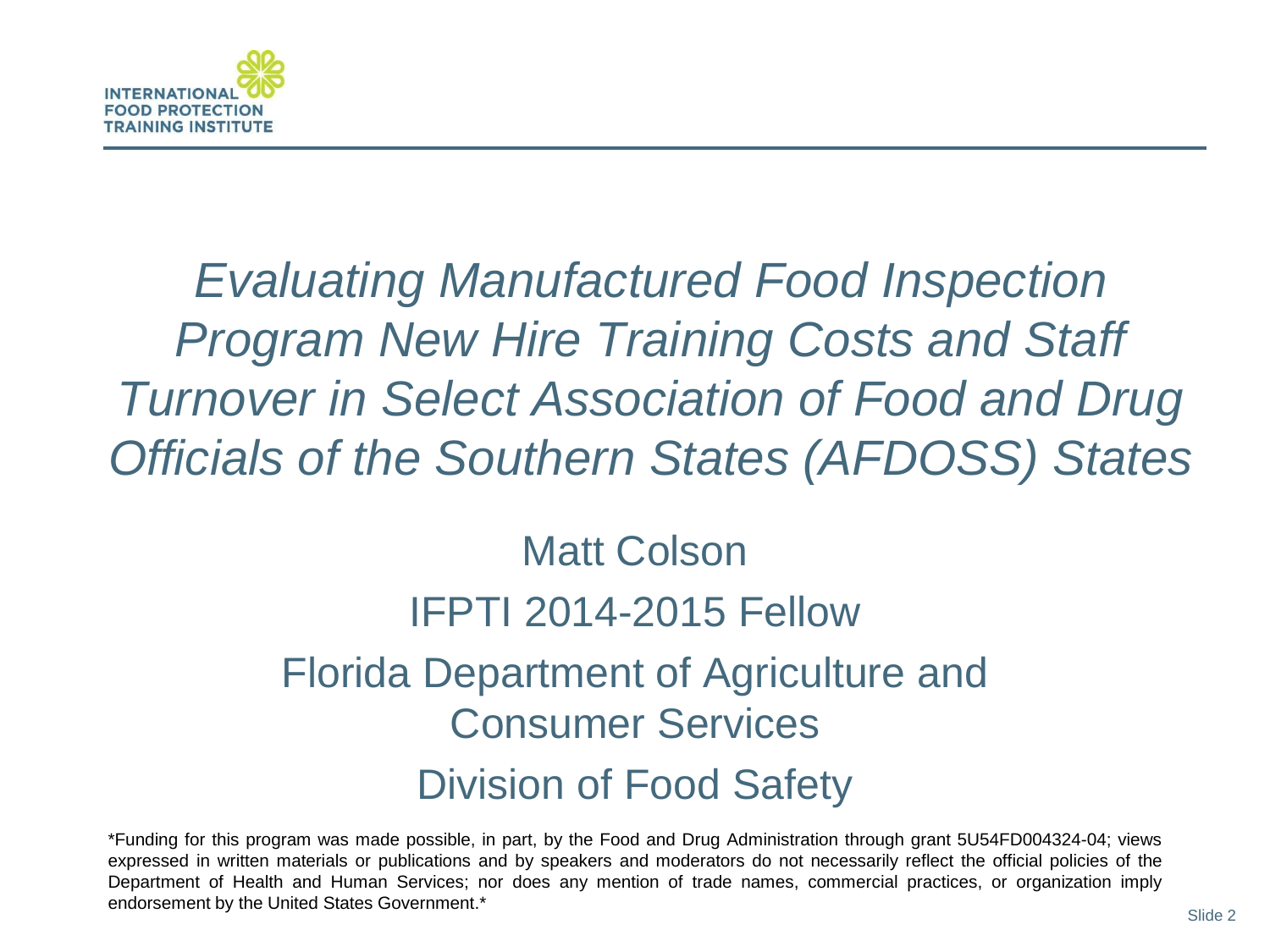

# **Background**

- Manufactured Food Regulatory Program Standards (MFRPS) first implemented in 2007.
- Currently 41 programs in 39 states and Puerto Rico enrolled.
- MFRPS Standard 2 provides a framework for training.
- Training is a significant expense that is multiplied by staff turnover.
- Additional training will be needed for Food Safety Modernization Act (FSMA) implementation.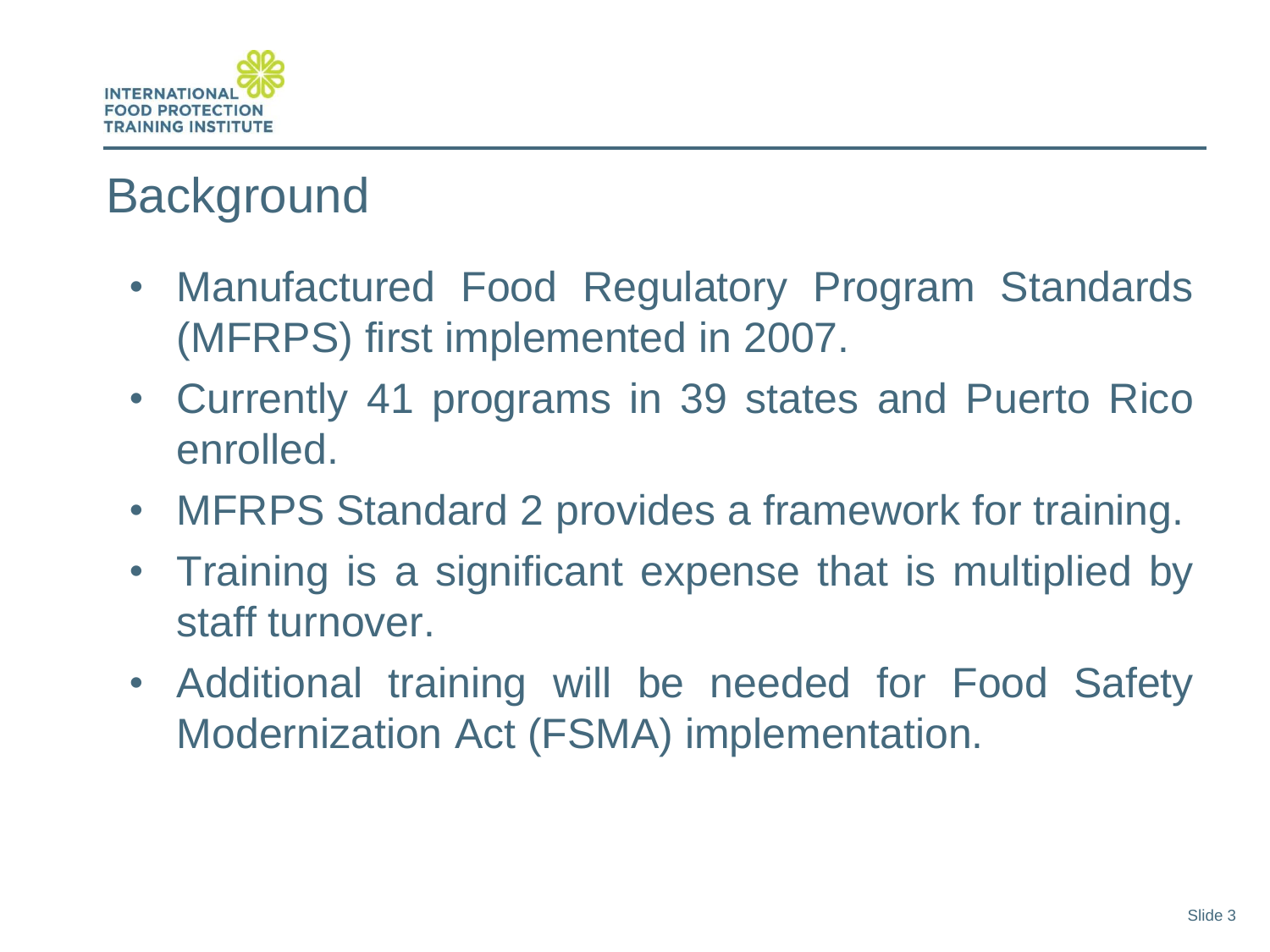

### Problem Statement

• The cost of training new employees in the AFDOSS region to meet the MFRPS Standard 2 training requirements is unknown.



Image Source: www.afdo.org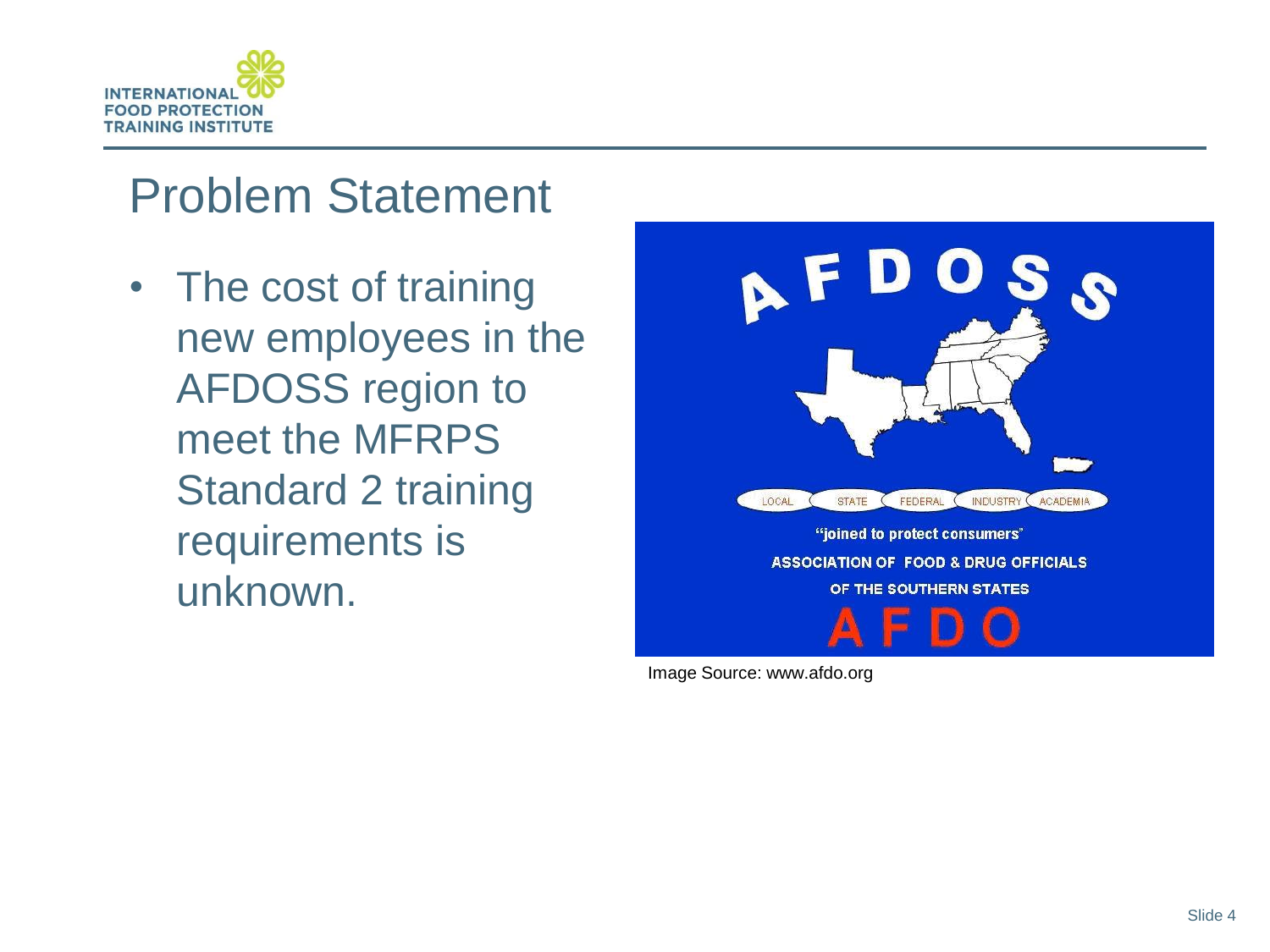

#### Research Questions

- 1. What is the cost for state programs of training a new employee to meet MFRPS Standard 2 requirements?
- 2. What is the average annual turnover rate for state programs?
- 3. What are the total annual program costs for training new employees?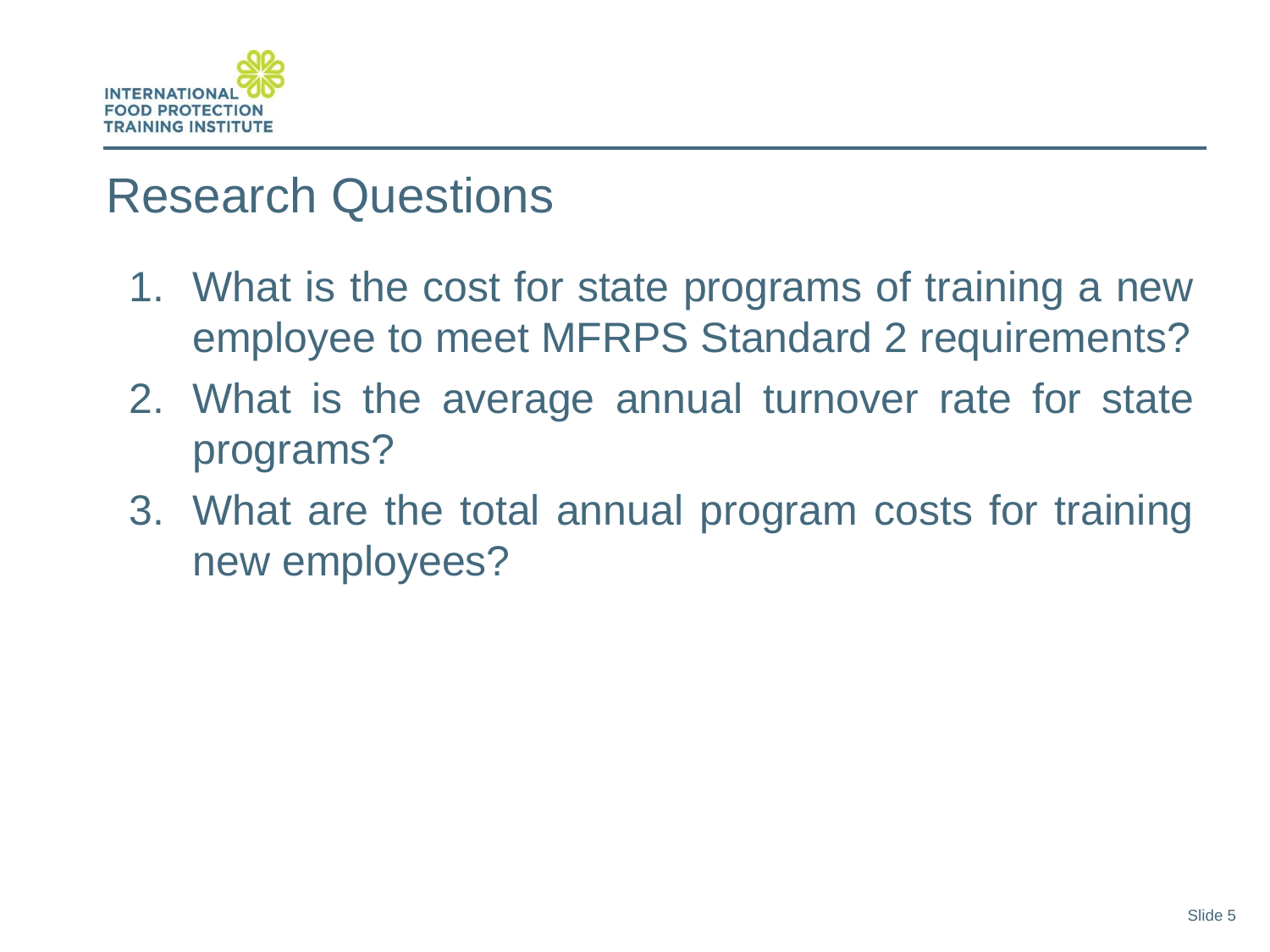

# **Methodology**

- Develop questionnaire:
	- 10 questions
		- General program information 3 questions
		- Training information 3 questions
		- Staffing/turnover 4 questions
- Data collection by phone interviews:
	- One-hour phone interviews conducted Oct. 2014 Dec. 2014.
	- Follow-up interviews to expand upon questions.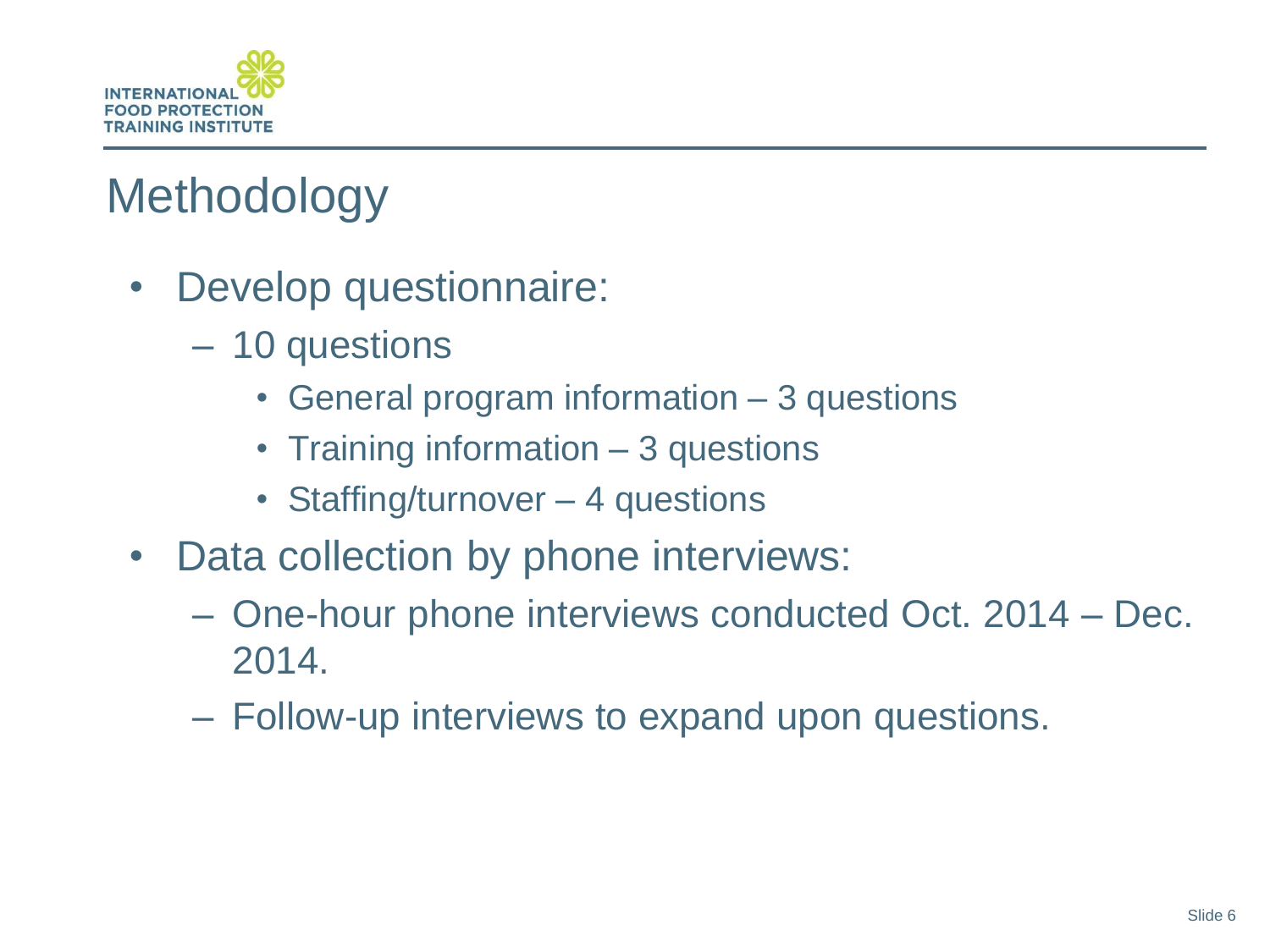

## Methodology (continued)

- Data analysis:
	- Calculate the cost of training a manufactured food inspector using the following: inspector and trainer salaries and benefits costs; travel costs; and indirect costs over the entire training/onboarding period.
	- Calculate annual inspector turnover.
	- Calculate annual program training costs.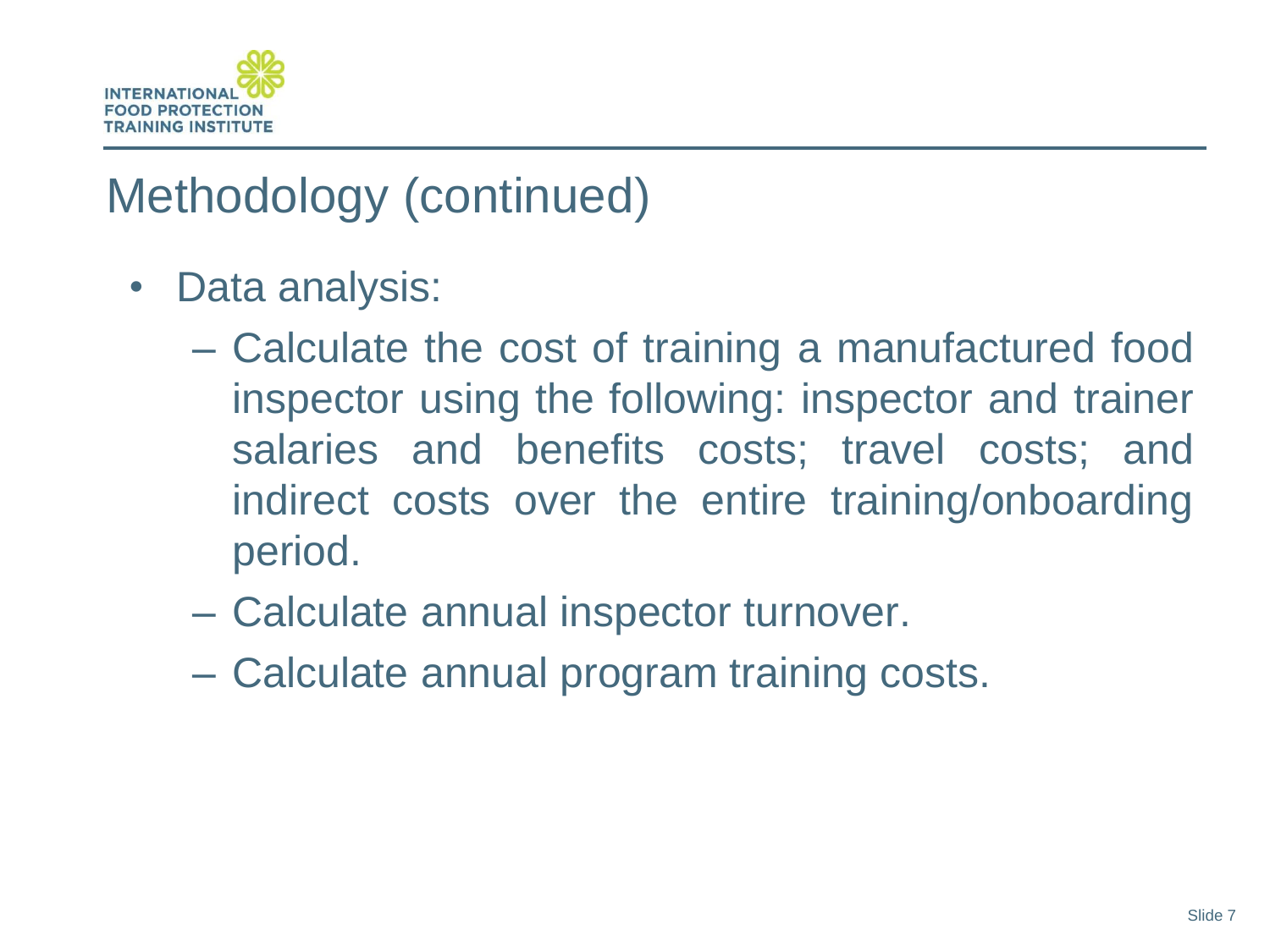

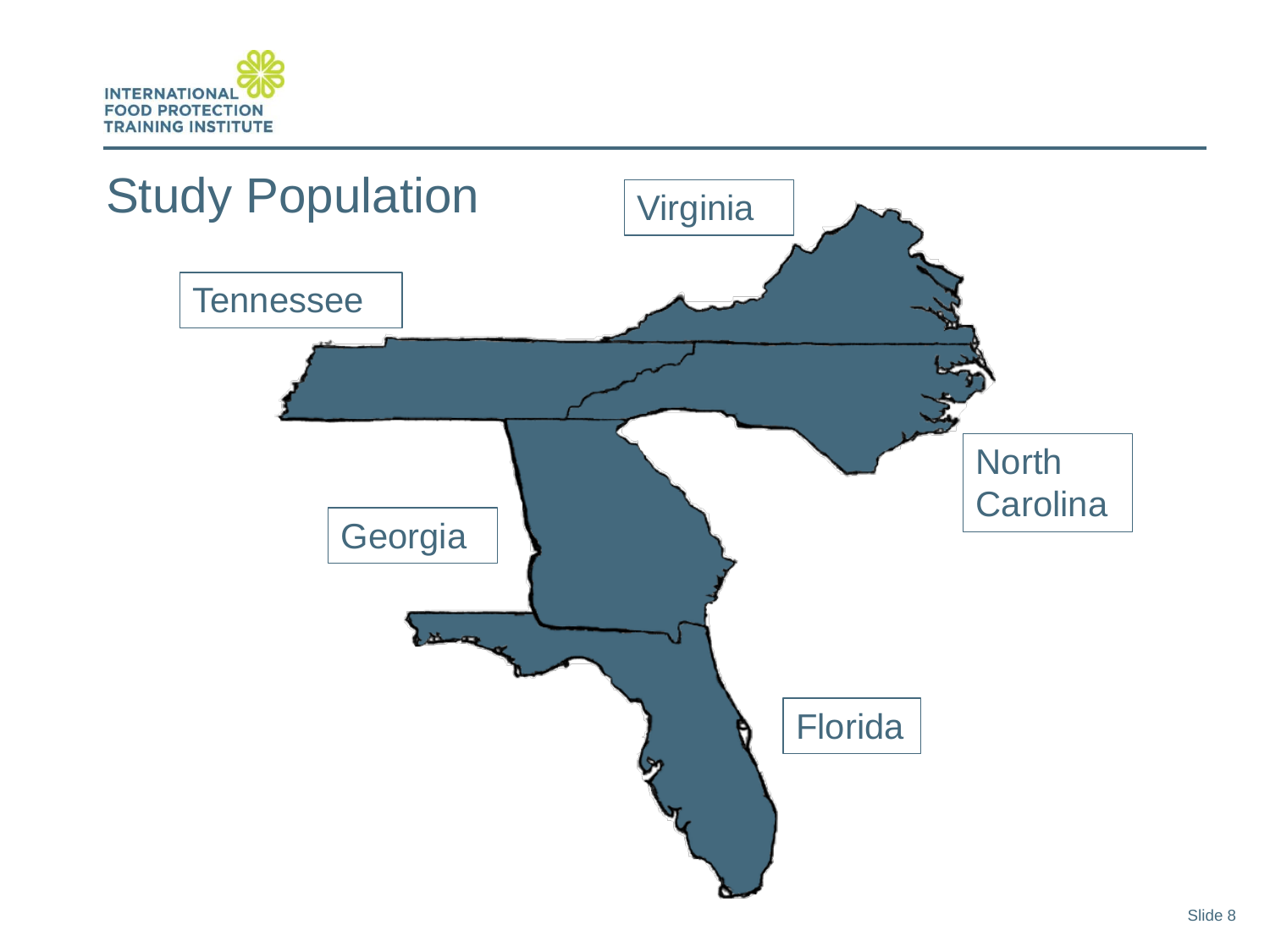

## Study Population (continued)

- AFDOSS Manufactured Food Program Managers:
	- ‒ Florida Department of Agriculture & Consumer Services (FDACS)—Brenda Morris, Matt Colson
	- ‒ Georgia Department of Agriculture (GDA)—Natalie Adan, Craig Nielsen
	- ‒ North Carolina Department of Agriculture & Consumer Services (NCDACS)—Jim Melvin
	- ‒ Tennessee Department of Agriculture (TDA)— Shanna Lively, Jolene Berg
	- ‒ Virginia Department Agriculture and Consumer Services (VDACS)—Pamela Miles, Courtney **Mickiewicz**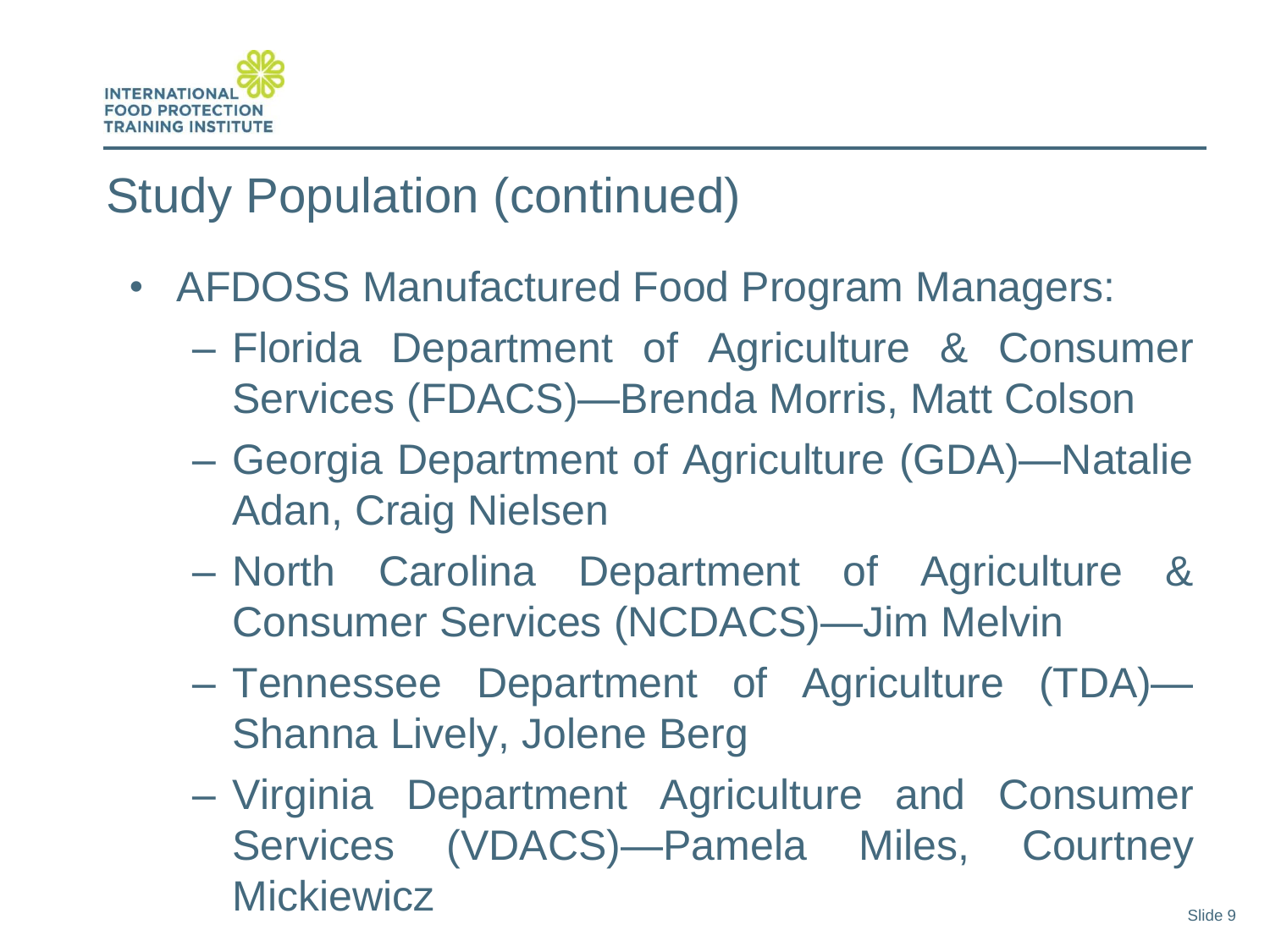

## **Results**



**State Program**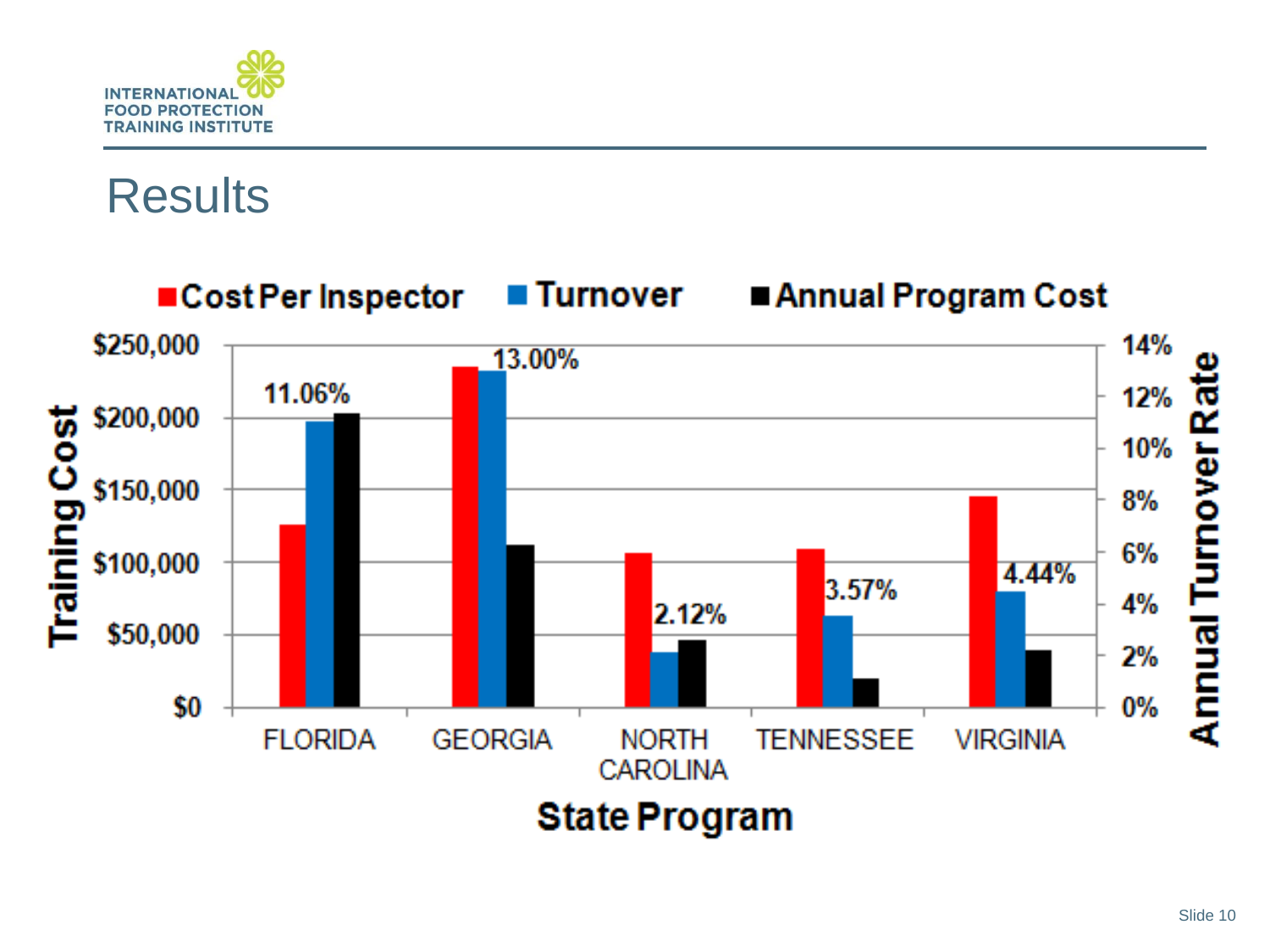

## Results (continued)

|             | <b>Cost Per</b><br><b>Inspector</b> | <b>Turnover</b> | <b>Annual Program</b><br><b>Cost</b> |
|-------------|-------------------------------------|-----------------|--------------------------------------|
| Average     | \$146,276                           | 6.84%           | \$84,395                             |
| Low         | \$106,714 (NC)                      | 2.12%<br>(NC)   | \$19,572                             |
| <b>High</b> | \$235,828 (GA)                      | 13.00%<br>(GA)  | \$202,637<br>(FL)                    |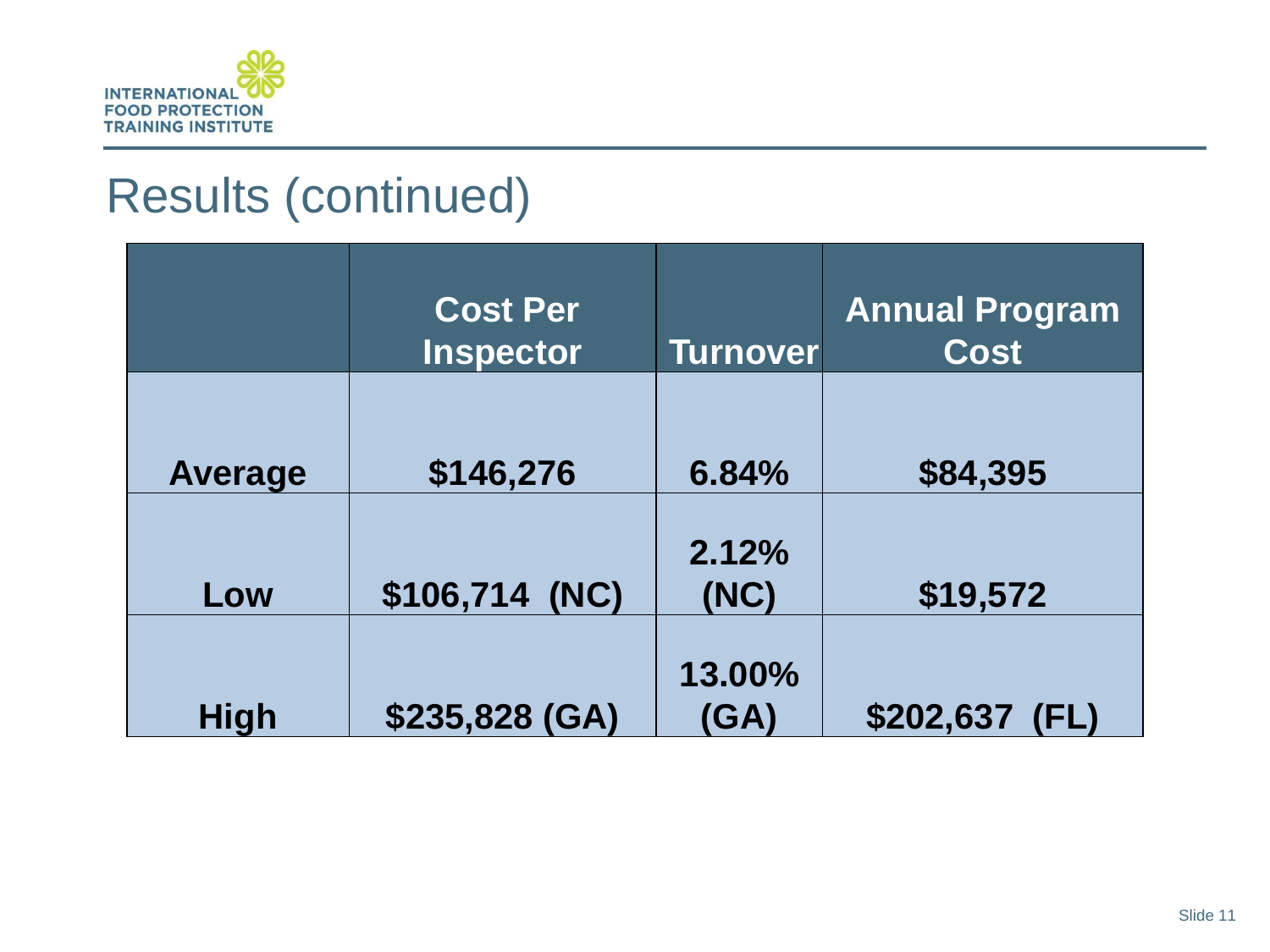

## **Limitations**

- Lack of available research.
- Significant differences in programs.
- Programs enrolled in MFRPS at different times.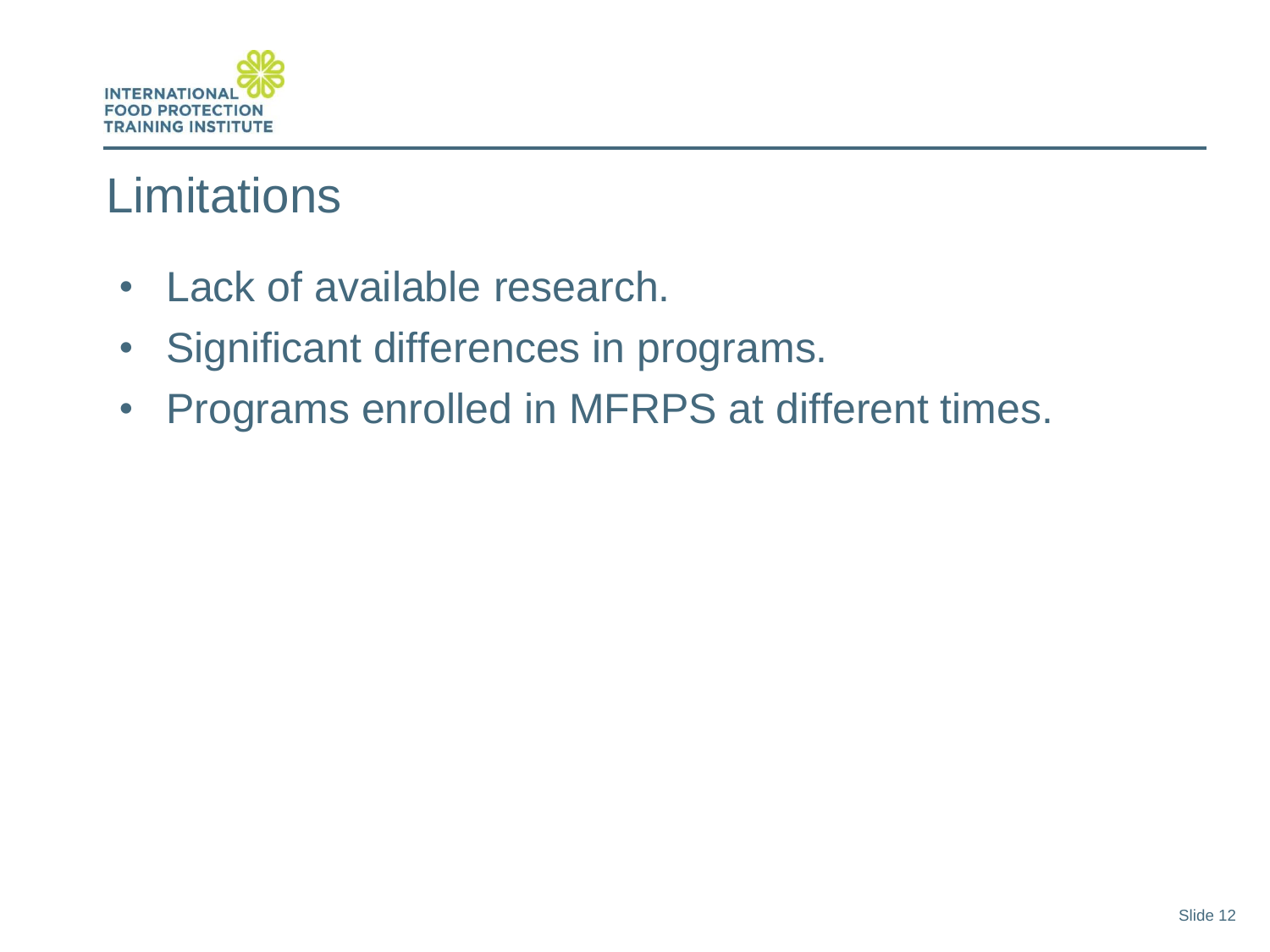

## **Conclusions**

- Training costs per inspector vary greatly among the states.
	- Differences in length of training period.
	- Differences in requirements for advanced training.
	- Differences in salaries, benefits, and indirect costs.
- Inspector turnover and training costs in Florida and Georgia are high compared to the other states.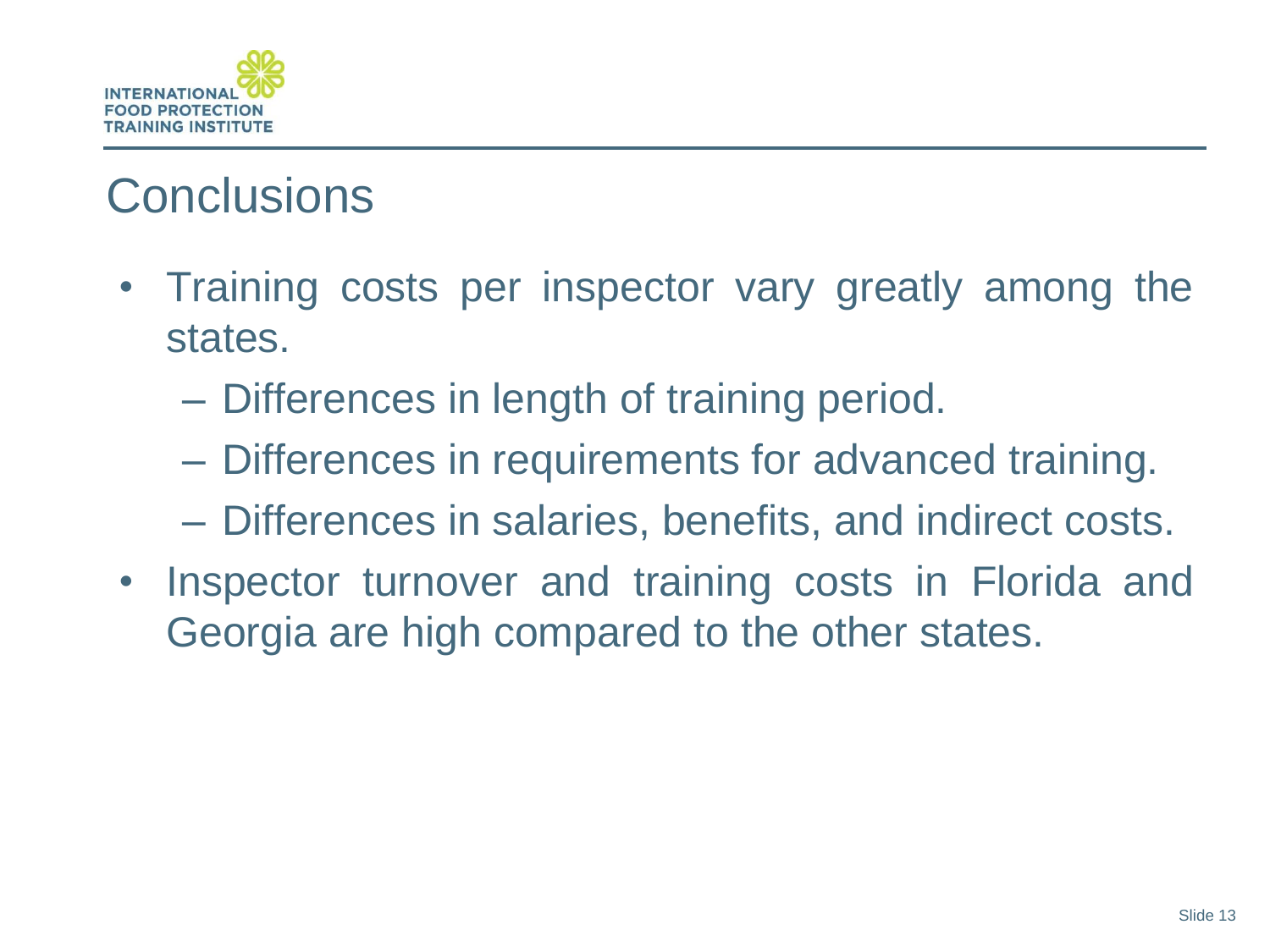

#### Recommendations

- 1. Further research on training costs.
- 2. Assessments needed in Florida and Georgia to determine causes for turnover.
- 3. State assessments for FSMA implementation training.
- 4. Investigate funding models to leverage training resources.
- 5. Similar study at national level by Manufactured Food Regulatory Program Alliance (MFRPA).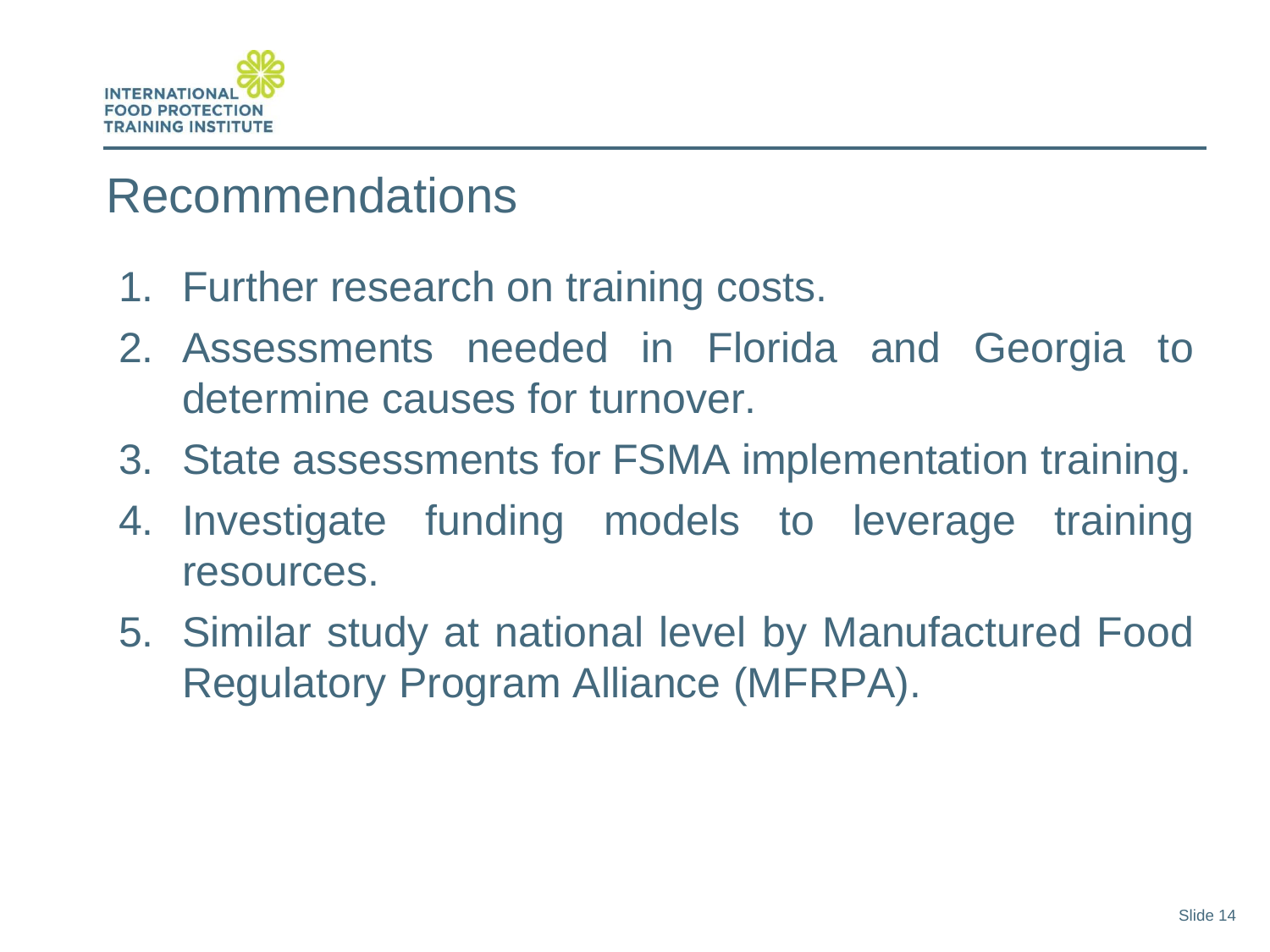

#### Acknowledgements

- Joseph Corby IFPTI Mentor, Association of Food and Drug Officials (AFDO) Executive Director
- Dr. Paul Dezendorf IFPTI Research Subject Matter Expert
- Dr. Craig Kaml IFPTI Sr. Vice President
- IFPTI staff, mentors, and Cohort IV Fellows
- State manufactured food survey participants:
	- Jim Melvin NCDACS
	- Natalie Adan, Craig Nielsen GDA
	- Pam Miles, Courtney Mickiewicz VDACS
	- Shanna Lively, Jolene Berg– TDA
- FDACS staff:
	- Dr. Lisa Conti Deputy Commissioner
	- Dr. Tiffiani Miller Onifade Director, Division of Food Safety
	- Lee Cornman Assistant Director, Division of Food Safety
	- Dr. John Fruin Chief Science Advisor
	- Brenda Morris Chief, Bureau of Food and Meat Inspection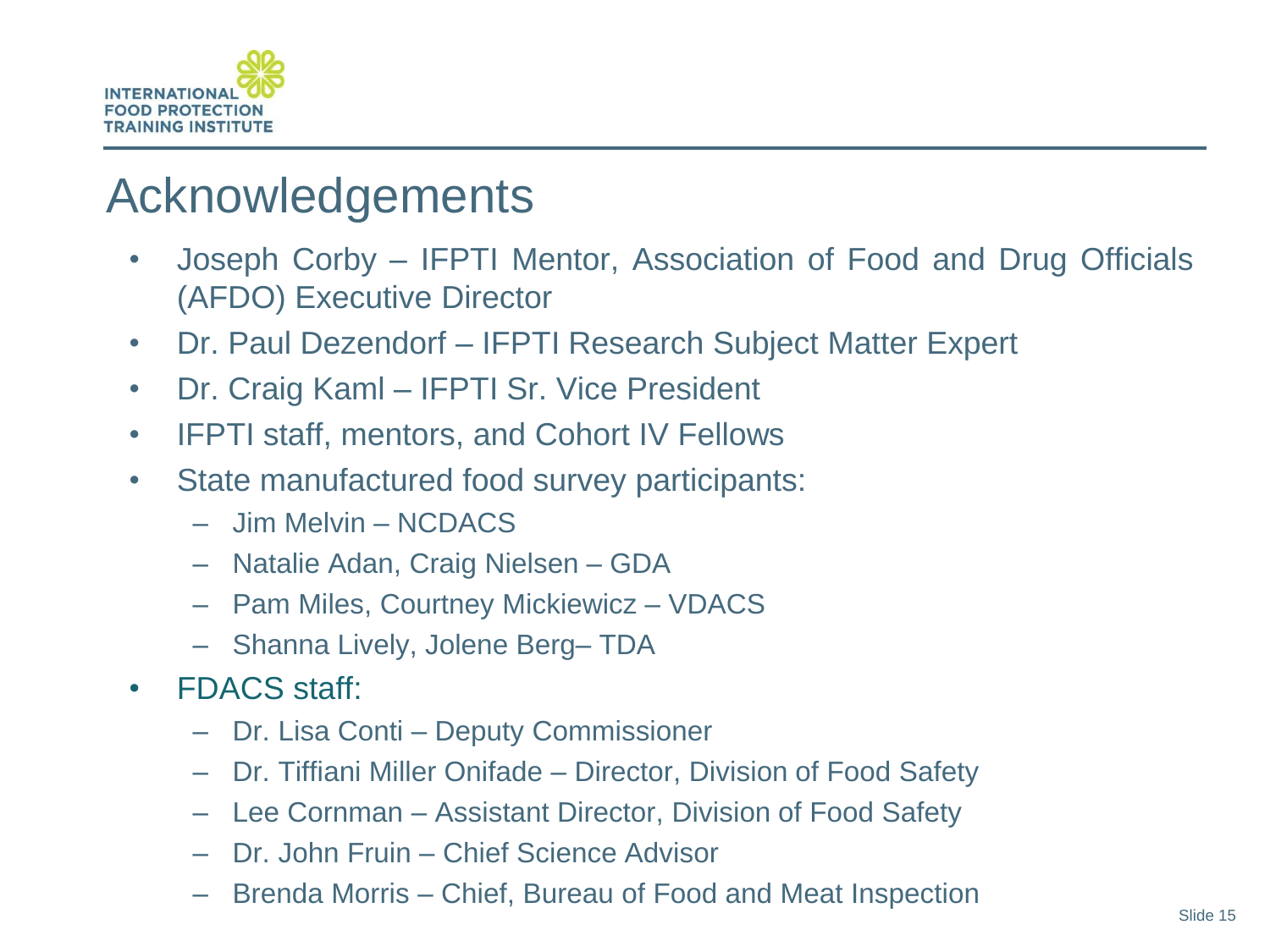

# **Questions?**

# Matt Colson Florida Department of Agriculture and Consumer Services Division of Food Safety Matthew.Colson@FreshFromFlorida.com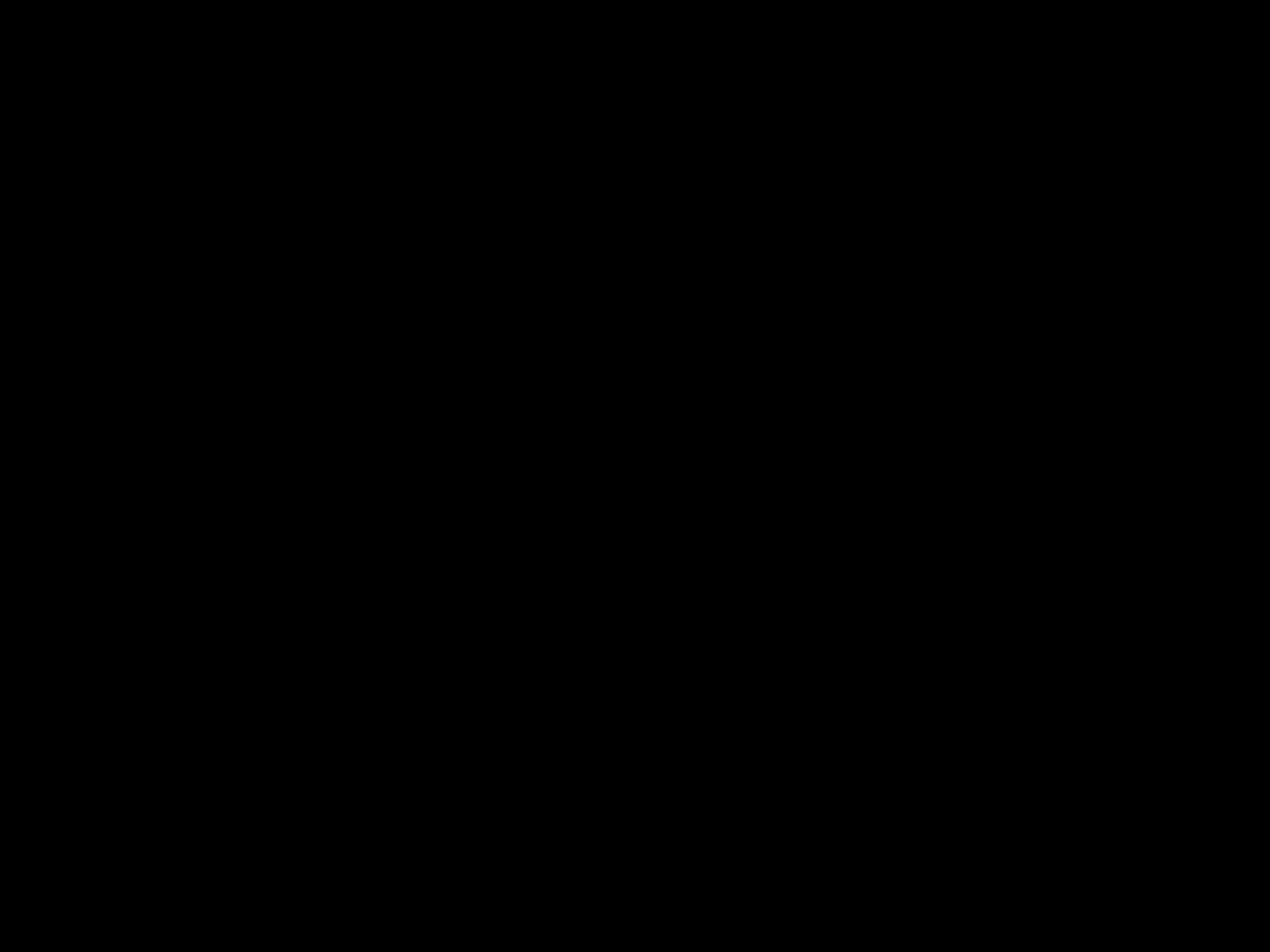

# Supplemental Information Table of Contents

- [Survey](#page-18-0) [Questions](#page-18-0)
- [Results:](#page-19-0) [State](#page-19-0) [Manufactured](#page-19-0) [Food](#page-19-0) [Program](#page-19-0) [Summary](#page-19-0)
- <span id="page-17-0"></span>• [Results:](#page-20-0) [State](#page-20-0) [Training](#page-20-0) [Cost](#page-20-0) [and](#page-20-0) [Turnover](#page-20-0) [Data](#page-20-0)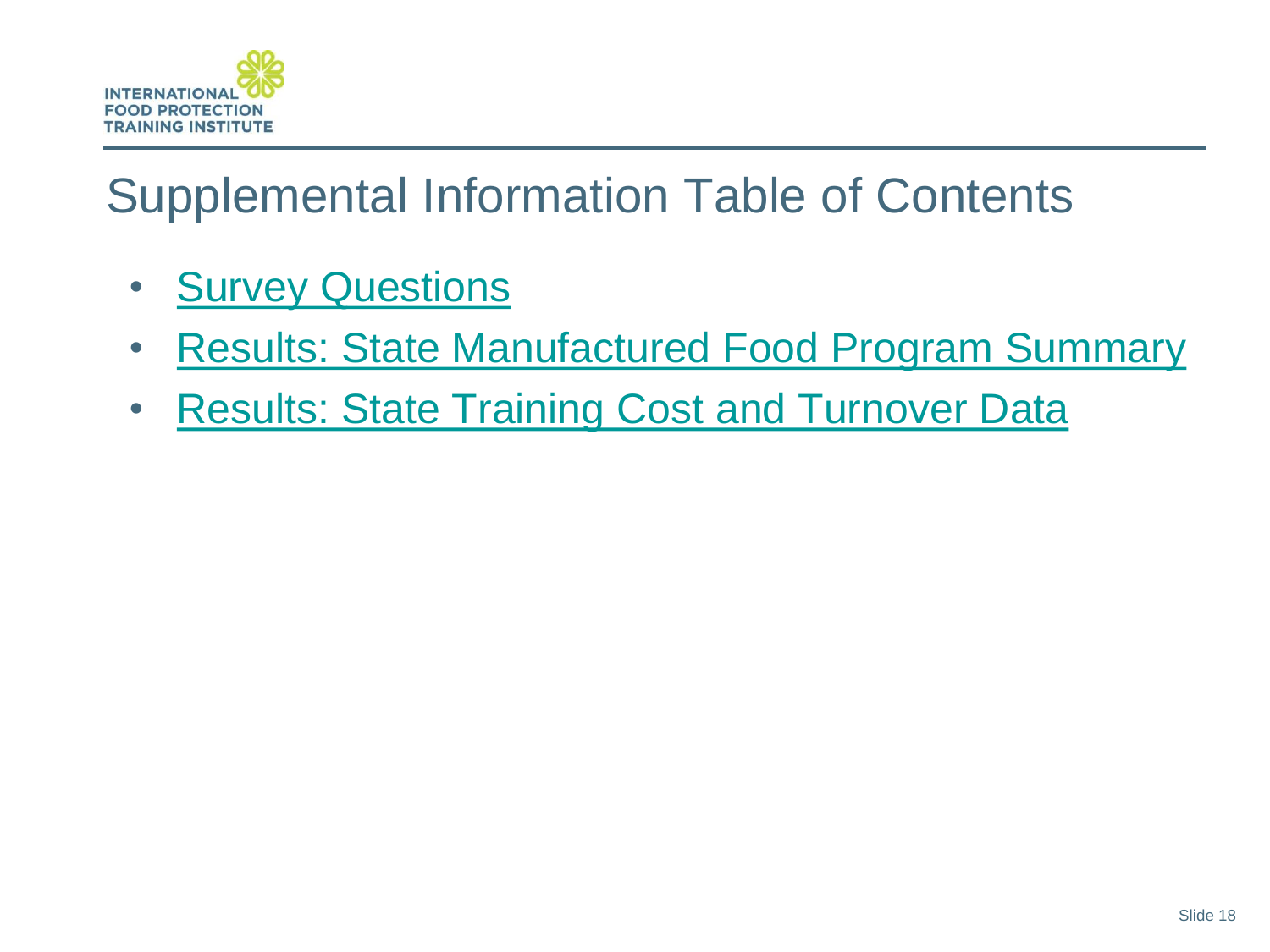



#### Survey Questions

- 1. When did your program enroll in the MFRPS?
- 2. How many manufactured food inspector positions does your program currently have?
- 3. Has this number changed since enrolling in the MFRPS? If yes, explain.
- 4. How many manufactured food establishments does your program inspect?
- 5. What is the frequency of inspection for these establishments?
- 6. Does your program currently have enough FTEs to meet your inspection frequency for manufactured food establishments?
- 7. How long is the training period for a newly-hired manufactured food inspector?
- 8. What are your program's training requirements to be a manufactured food inspector?
- 9. What is your estimated cost for training a new manufactured food inspector? (provide documentation if available)
- <span id="page-18-0"></span>10. How many manufactured food inspectors have left your program for other employment since enrolling in the MFRPS?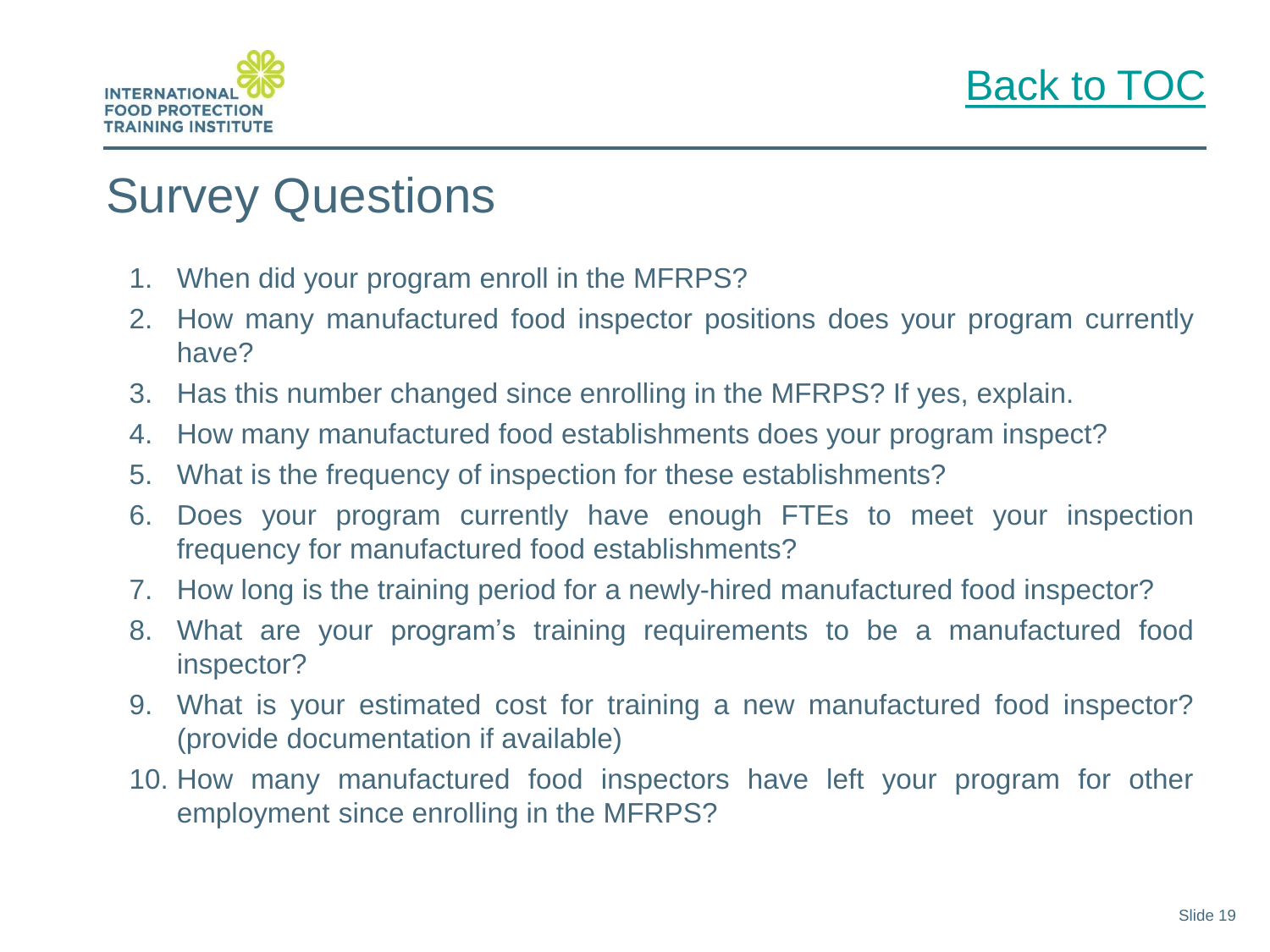

#### Results: State Manufactured Food Program Summary

<span id="page-19-0"></span>

| <b>State Manufactured Food Program Summary</b> |                  |      |              |           |              |                |  |  |
|------------------------------------------------|------------------|------|--------------|-----------|--------------|----------------|--|--|
|                                                |                  | FL.  | <b>GA</b>    | <b>NC</b> | <b>TN</b>    | <b>VA</b>      |  |  |
| <b>MFRPS Program Enrollment</b><br>Year        |                  | 2008 | 2009         | 2007      | 2012         | 2009           |  |  |
|                                                |                  |      |              |           |              |                |  |  |
| <b>Current Number of Inspectors</b>            |                  | 29   | 11           | <b>27</b> | 10           | $\overline{7}$ |  |  |
| <b>Number of Firms</b>                         |                  | 4986 | 2981         | 5500      | 1297         | 2337           |  |  |
| <b>Inspection</b><br>frequency<br>(months)     | ow Risk.         | 18   | 12           | 24        | 12           | 24             |  |  |
|                                                | <b>Med Risk</b>  | 12   | 6            | N/A       | 6            | 14             |  |  |
|                                                | <b>High Risk</b> | 6    | $\mathbf{3}$ | 12        | $\mathbf{3}$ | 10             |  |  |
| <b>Training Period (months)</b>                |                  | 24   | 36           | 9         | 24           | 21             |  |  |